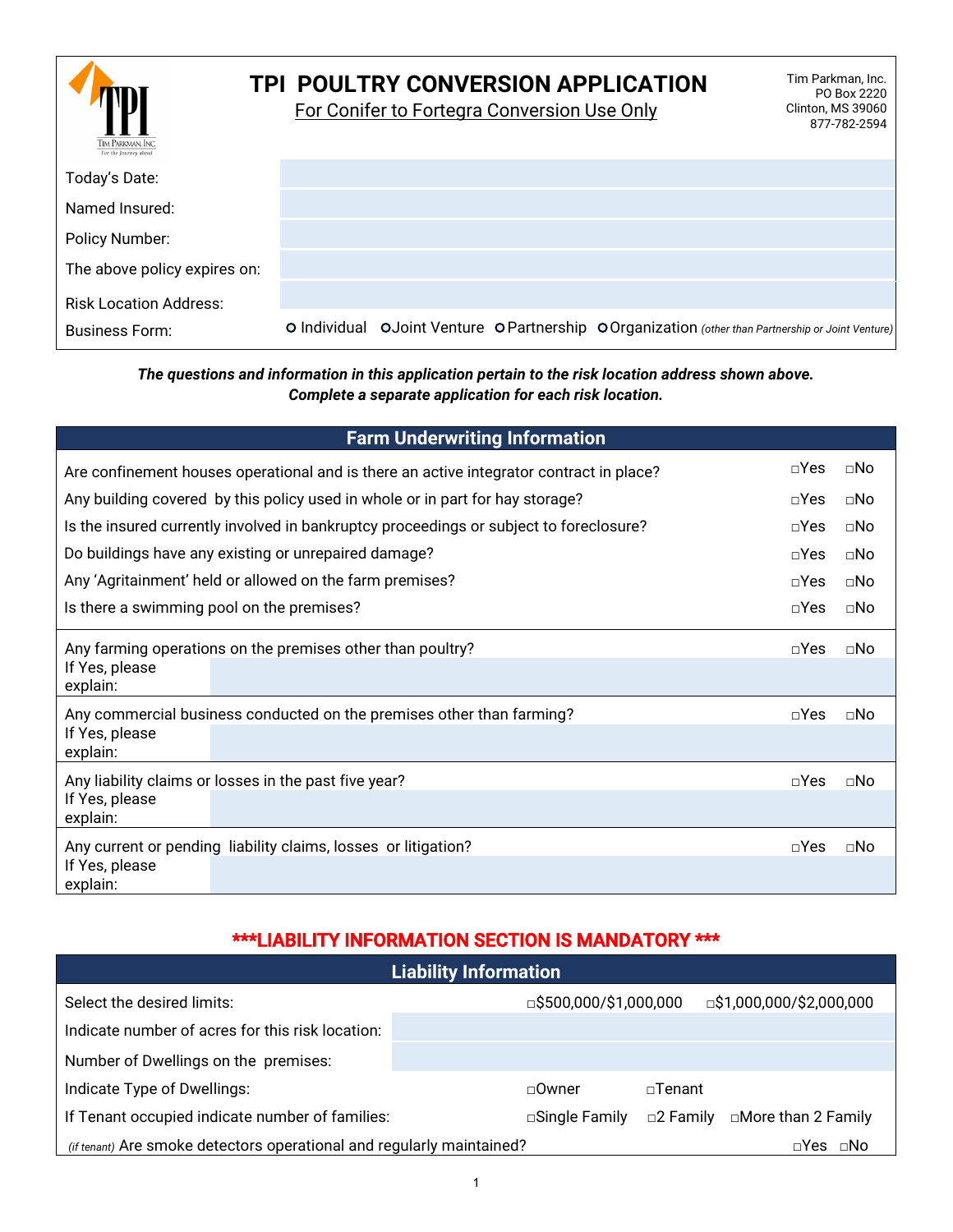| <b>Coverage Amendment Request</b>                                                                                                                                                                                          |               |              |  |  |  |  |
|----------------------------------------------------------------------------------------------------------------------------------------------------------------------------------------------------------------------------|---------------|--------------|--|--|--|--|
| Answer the questions below. If adding coverage (additional buildings or equipment) complete the attached 'Property<br>Coverage Details' page. For all other change requests, use the 'Other Change Request' section below. |               |              |  |  |  |  |
| Any changes to building limits?                                                                                                                                                                                            | $\neg$ Yes    | $\square$ No |  |  |  |  |
| Add additional buildings?                                                                                                                                                                                                  | $\neg$ Yes    | ⊡No          |  |  |  |  |
| Changes to business income limits? (if applicable)                                                                                                                                                                         | $\Box$ Yes    | ⊡No          |  |  |  |  |
| Add business income coverage?                                                                                                                                                                                              | $\neg$ Yes    | $\sqcap$ No  |  |  |  |  |
| Projected annual receipts from poultry operations:                                                                                                                                                                         |               |              |  |  |  |  |
| Any changes to scheduled equipment? (if applicable)                                                                                                                                                                        | $\square$ Yes | $\sqcap$ No  |  |  |  |  |
| Add equipment to schedule?                                                                                                                                                                                                 | $\square$ Yes | ⊡No          |  |  |  |  |
| <b>Other Change Requests</b>                                                                                                                                                                                               |               |              |  |  |  |  |
|                                                                                                                                                                                                                            |               |              |  |  |  |  |
|                                                                                                                                                                                                                            |               |              |  |  |  |  |
|                                                                                                                                                                                                                            |               |              |  |  |  |  |
|                                                                                                                                                                                                                            |               |              |  |  |  |  |
|                                                                                                                                                                                                                            |               |              |  |  |  |  |
|                                                                                                                                                                                                                            |               |              |  |  |  |  |

#### **IF ADDING COVERAGE (ADDITIONAL BUILDINGS OR EQUIPMENT), COMPLETE THE ATTACHED 'PROPERTY COVERAGE DETAILS' PAGE.**

**\*\* Please note: All change requests or amendments made on this application are subject to underwriting approval. \*\***

--------------------------------------------------------------------------------------------------------------------------

**I have confirmed the above information with the named insured and certify the information is true and accurate to the best of my knowledge. I acknowledge that any misrepresentation of material facts may lead to cancellation of coverage or denial of a claim.**

| Agent's Signature: |  |
|--------------------|--|
|                    |  |

Insured's Signature: \_\_\_\_\_\_\_\_\_\_\_\_\_\_\_\_\_\_\_\_\_\_\_\_\_\_\_\_\_\_\_\_\_\_ Date: \_\_\_\_\_\_\_\_\_\_\_\_\_\_\_\_\_\_\_\_\_

Agent's Signature: \_\_\_\_\_\_\_\_\_\_\_\_\_\_\_\_\_\_\_\_\_\_\_\_\_\_\_\_\_\_\_\_\_\_\_\_ Date: \_\_\_\_\_\_\_\_\_\_\_\_\_\_\_\_\_\_\_\_\_

# **SUBMIT ALL APPLICATIONS TO:**

**quotes@tpi-insurance.com**

**This application is for Conifer Conversion Use Only**